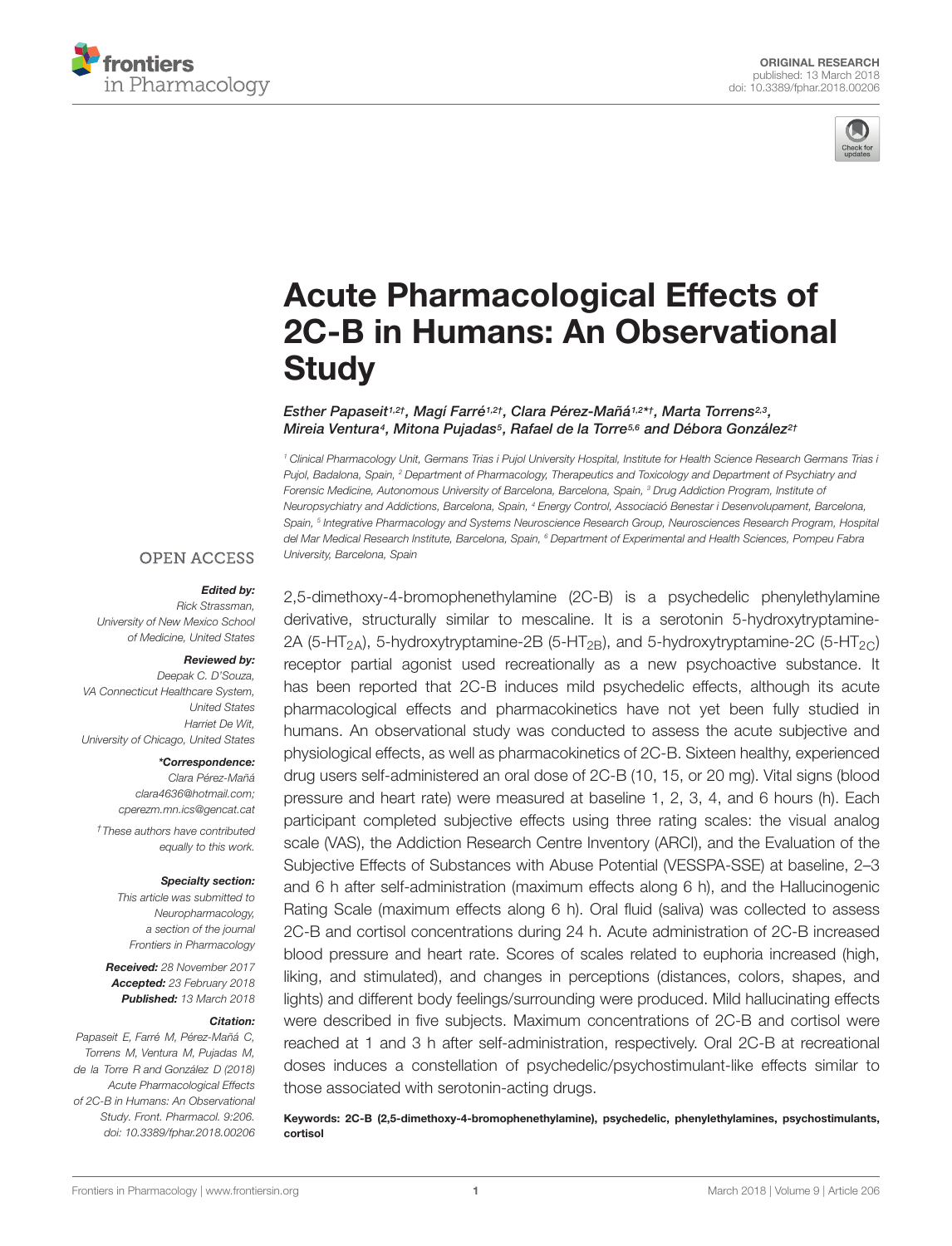# INTRODUCTION

Psychedelics have been traditionally classified by either their chemical structure or primary mechanism of action into two classes: serotonergic hallucinogens (indolamines, e.g., psilocybin and LSD) and phenylethylamines [e.g., mescaline and 2,5 dimethoxy-4-iodoamphetamine (DOI)] [\(Vollenweider,](#page-9-0) [2001;](#page-9-0) [Aarde and Taffe,](#page-8-0) [2017\)](#page-8-0). Recently, however, new psychoactive substances (NPSs) developed from both substitutions and well-known structures have emerged.

Such novel psychedelics include the 2C-series and its structural analogs, including N-Benzylphenethylamines (NBOMes) [\(Tracy et al.,](#page-9-1) [2017\)](#page-9-1). 2C-series, also called 2C-drugs/compounds, are a related group of substances with presumably psychedelic and psychostimulant properties. All of them are phenylethylamine derivatives structurally close to mescaline with methoxy substitutions at the 2 and 5 positions derived from the two carbon molecules between the benzene ring and the amino group. 2,5-dimethoxy-4-bromophenethylamine (2C-B, Nexus) is one of the oldest and best known 2C-type drugs. Despite its initial reputation as potential psychotherapeutical drug around the 1970s, and later as an aphrodisiac, over the last decade 2C-B has gained popularity among electronic music party goers as the replacement of choice for ecstasy (MDMA, Molly) and LSD, either alone or combined [\(González et al.,](#page-8-1) [2013;](#page-8-1) [Fernández-Calderón et al.,](#page-8-2) [2017\)](#page-8-2). Based on the abrupt introduction of 2-CB onto the drug market, 2C-B and any of its salts or isomers were added to Schedule II of the 1971 Convention on Psychotropic Substances by the UN Commission on Narcotic Drugs in 2001 [\(United Nations Office on Drugs](#page-9-2) [and Crime \[UNODC\],](#page-9-2) [1971;](#page-9-2) [de Boer and Bosman,](#page-8-3) [2004\)](#page-8-3). The European Monitoring Centre for Drugs and Drug Addiction (EMCDDA) and the United Nations Office on Drugs and Crime (UNDOC) classified it as an NPS [\(European Monitoring Centre](#page-8-4) [for Drugs and Drug Addiction \[EMCDDA\],](#page-8-4) [2011;](#page-8-4) [United](#page-9-3) [Nations Office on Drugs and Crime \[UNODC\],](#page-9-3) [2013\)](#page-9-3). In some Latin American countries as Colombia, also 2C-B is considered an NPS due to its recent presence in the market [\(Colombia](#page-8-5) [National Study of Psychoactive Substance Consumption,](#page-8-5) [2013\)](#page-8-5).

From a pharmacological point of view, preclinical studies have demonstrated that 2C-drugs inhibit the norepinephrine (NE) and serotonin transporters (NET and SERT, respectively) with very low potency in comparison to amphetamines [\(Glennon et al.,](#page-8-6) [1984;](#page-8-6) [Vollenweider and Kometer,](#page-9-4) [2010\)](#page-9-4). Regarding 2C-B, as other hallucinogenic phenethylamines, is a partial agonist of  $5HT<sub>2A</sub>$ ,  $5HT<sub>2B</sub>$ , and  $5HT<sub>2C</sub>$  receptors [\(Rickli et al.,](#page-9-5) [2015;](#page-9-5) [Luethi et al.,](#page-9-6) [2017\)](#page-9-6). Other studies however have reported that may act as a  $5HT<sub>2A</sub>$  full antagonist [\(Villalobos et al.,](#page-9-7) [2004\)](#page-9-7). It elicits weak response (5–10%) in both phospholipase A2–arachidonic acid (PLA2–AA) release and phospholipase C-inositol phosphate (PLC-IP) accumulation on 5HT2A receptors [\(Kurrasch-Orbaugh et al.,](#page-9-8) [2003;](#page-9-8) [Moya](#page-9-9) [et al.,](#page-9-9) [2007\)](#page-9-9). The metabolism of 2C-B has been studied in experimental animals and in vivo models [\(Kanamori et al.,](#page-9-10) [2002,](#page-9-10) [2005;](#page-9-11) [Carmo et al.,](#page-8-7) [2004;](#page-8-7) [Theobald et al.,](#page-9-12) [2007\)](#page-9-12). It is generally assumed that 2C-B is metabolized mainly by the monoamine oxidase enzymes, MAO-A and MAO-B, and, to

a lesser degree, by the CYP450 system [\(Carmo et al.,](#page-8-8) [2005;](#page-8-8) [Pichini et al.,](#page-9-13) [2008;](#page-9-13) [Kanamori et al.,](#page-9-14) [2013,](#page-9-14) [2017\)](#page-9-15). Urine analysis from a 2C-B abuser have identified and quantified unchanged 2C-B and nine different metabolites suggesting that 2C-B is metabolized to an alcoholic metabolite [4 bromo-2,5-dimethoxyphenylethylalcohol (2C-B-ALC)], and a carboxylated metabolite [4-bromo-2,5-dimethoxyphenylacetic acid (2C-B-CBA) [\(Kanamori et al.,](#page-9-14) [2013,](#page-9-14) [2017\)](#page-9-15). Currently, there are not data available describing active metabolites that could contribute to overall effects, therefore, 2C-B seems the active one while the rest are inactive or nearly so.

Data concerning prevalence and patterns of use of novel psychedelics are limited. In 2013, almost half of the [Global](#page-8-9) [Drug Survey \[GDS\]](#page-8-9) [\(2013\)](#page-8-9) respondents (2,282, 46.4%) reported lifetime use of at least one NPS. Of these, 21.7% described psychedelic phenethylamine lifetime use, with 18.4% corresponding to the 2C series, the most common being 2C-B (n = 291, 12.97%) [\(Palamar et al.,](#page-9-16) [2016\)](#page-9-16). In Australia, a survey among regular ecstasy users showed that 44% had used an NPS in the last 6 months, mainly 4-iodo-2,5-dimethoxyphenethylamine (2C-I, 14%) and 2C-B (8%) [\(Burns et al.,](#page-8-10) [2014\)](#page-8-10). In a crosssectional survey carried out at music festivals among 230 research chemical users, the most frequent substance employed was 2C-B (80.0%). Among the most frequent combinations were 2C-B with MDMA (28.3%), less prevalent were 2C-B with amphetamine, LSD, ketamine, and methylone (7.4, 5.7, 3.9, and 2.6%, respectively) [\(González et al.,](#page-8-1) [2013\)](#page-8-1). The latest data from the GDS, which included a non-representative sample of 115,000 subjects, suggest an increase in the consumption of drugs with a psychedelic effect profile (including LSD analogs), representing over 50% of the total NPSs. Estimated life-time and past year use of 2C-B was 5.1 and 2.7%, respectively [\(Global Drug](#page-8-11) [Survey \[GDS\],](#page-8-11) [2017\)](#page-8-11). Regarding trends in the United Kingdom, psychedelic use over the last 4 years was stable at around 7% with the exception of 2016 in which it rose to 9.8% (7.7-6.3- 9.8-7.1%). Globally, 6.3% of the previous 12 month 2C-drug users suffered difficult/negative experiences while under the influence of psychedelics. In Central and South America, 2C-B has become a very popular nightlife NPS [\(Colombia National](#page-8-5) [Study of Psychoactive Substance Consumption,](#page-8-5) [2013\)](#page-8-5). 2C-B is usually taken orally in powder or tablet form, in doses of 10–30 mg. Tablets typically contain 5–10 mg of the substance. An oral low dose is considered to be 5–10 mg, a medium dose 10–25 mg, and a high dose 25–40 mg [\(Caudevilla-Gálligo et al.,](#page-8-12) [2012;](#page-8-12) [Nugteren-van Lonkhuyzen et al.,](#page-9-17) [2015;](#page-9-17) [Papoutsis et al.,](#page-9-18) [2015\)](#page-9-18).

With the exception of emerging 2C-B research performed in the 1950s–1970s by Shulgin, who reported a maximum oral dose of 100 mg without apparent harm [\(Shulgin and Carter,](#page-9-19) [1975;](#page-9-19) [Shulgin and Shulgin,](#page-9-20) [1990\)](#page-9-20), limited clinical research has been conducted in humans. Current evidence about 2C-B acute effects in humans comes from intoxications collected at Poison Information Centers [\(Burns et al.,](#page-8-10) [2014;](#page-8-10) [Srisuma](#page-9-21) [et al.,](#page-9-21) [2015\)](#page-9-21), self-reports from research chemical recreational users (questionnaires and surveys) [\(Caudevilla-Gálligo et al.,](#page-8-12) [2012;](#page-8-12) [González et al.,](#page-8-1) [2013\)](#page-8-1), and intoxication cases [\(Ambrose](#page-8-13) [et al.,](#page-8-13) [2010;](#page-8-13) [Huang and Bai,](#page-8-14) [2011;](#page-8-14) [Hondebrink et al.,](#page-8-15) [2015;](#page-8-15)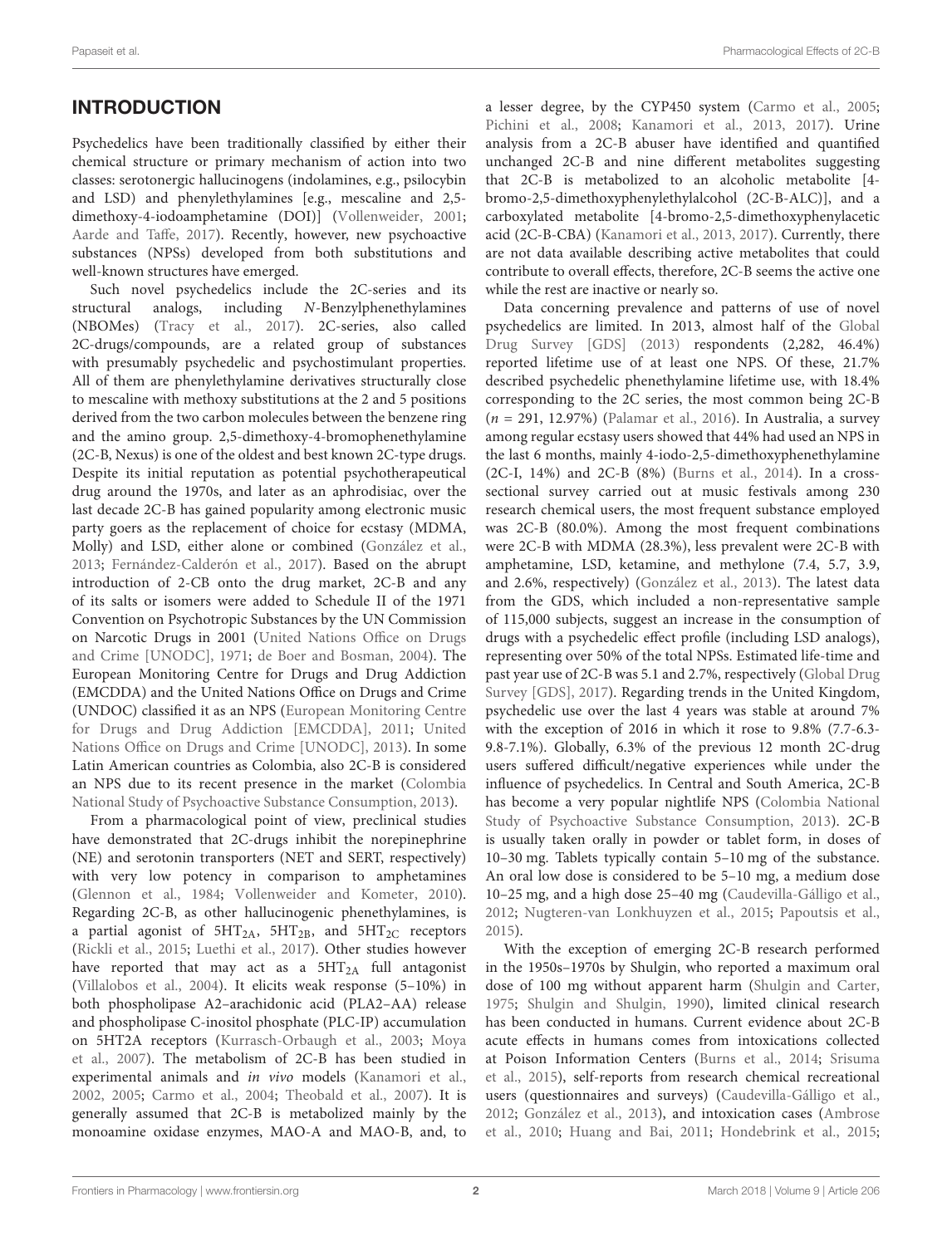[Liakoni et al.,](#page-9-22) [2015;](#page-9-22) [Caicedo et al.,](#page-8-16) [2016\)](#page-8-16), the clinical presentation including typical hallucinations (tactile, visual, and auditory) and neuropsychiatric symptoms (anxiety, agitation, and confusion). While a number of fatalities have been linked to other substances in the 2C-drug group none have been attributed to 2C-B alone.

We have recently published a manuscript about the acute pharmacological effects of 2C-B focused on emotions. Results showed a specific profile suggesting 2C-B classification as an entactogen drug with psychedelic properties [\(González et al.,](#page-8-17) [2015\)](#page-8-17). The purpose of the present study is to assess the acute pharmacological effects and oral fluid pharmacokinetics of 2C-B in humans.

# MATERIALS AND METHODS

## **Participants**

Sixteen healthy volunteers were included (eight males and eight females). Subjects were recreational drug users who reported having used 2C-B at least once in their lives. Exclusion criteria were history of any serious medical or mental disorder including drug dependence (except for nicotine), use of chronic medication, and serious adverse reactions with 2C-B.

Participants were recruited by worth-of-mouth through the Association for the Study of States of Consciousness (PHI). The protocol was approved by the Local Human Research Ethical Committee (CEIC Parc de Salut Mar, Barcelona, Spain) and all the participants were informed about the purpose and procedures of the study, and signed an informed consent prior to any study-related procedure. The study was conducted in accordance with the Declaration of Helsinki. Participants received financial compensation for their participation.

## Design and Treatments

A non-controlled prospective observational study was conducted. Each subject participated in one session. They ingested a capsule that they brought to the testing site themselves, which they had obtained from an unknown source. Although no information was available about the synthesis of the drug, similar capsules tested by Energy Control, a harm reduction organization that provides a Drug Checking Service for users, showed that the capsules contained 2C-B at 95% purity with no toxic adulterants. The 2C-B pill content was previously analyzed by means of gas chromatography associated with mass spectrometry (GC/MS). The method used permits to check for most common drugs of abuse including cocaine, MDMA, LSD, amphetamine and methamphetamine, heroin, 2C-B and other phenethylamines, DMT and other tryptamines, ketamine, psilocybin, salvinorin A, natural and synthetic cannabinoids, and most of the NPSs [\(Caudevilla-Gálligo et al.,](#page-8-12) [2012;](#page-8-12) [González et al.,](#page-8-17) [2015;](#page-8-17) [Grifell et al.,](#page-8-18) [2017;](#page-8-18) [Palma-Conesa](#page-9-23) [et al.,](#page-9-23) [2017;](#page-9-23) [Quintana et al.,](#page-9-24) [2017\)](#page-9-24). Participants were given a choice of three doses to choose from, 10, 15 or 20 mg 2C-B, based on their stated preference from previous experience. They chose to take a mean 2C-B dose of  $15.94 \pm 4.17$  mg (four subjects ingested 10 mg, five subjects 15 mg, and seven subjects 20 mg).

### Procedures

Prior to participation all subjects were trained with respect to the procedures, tests, and questionnaires employed in the study. Participants were requested to abstain from any drug use 48 hours (h) prior to the study session. Alcohol and caffeine-containing beverages were not allowed the previous 24 h (or the morning of the study session). Sessions took place on different days at the home of a member of the PHI Association. The setting included ambience music (except in the evaluation times). Subjects could read, talk, play table games during sessions and interact. They were instructed not to talk about the effects of the substance during the session. Assessments were performed at baseline (predose, immediately before 2C-B self-administration) and over 6 h after 2C-B self-administration. The experiments were conducted at the same time for all subjects, from 15:00 to 22:00 h. A light snack was ingested immediately after. Urine spot samples were collected before 2C-B administration to exclude drug use prior to the session (MDMA, amphetamines, barbiturates, benzodiazepines, cocaine, marijuana, morphine, methamphetamine, phencyclidine with Instant-View, Multipanel 10 Test Drug Screen Alfa Scientific Designs, Inc., Poway, CA, United States). 2C-B self-administration took place approximately at 16.00 h.

The sequence of procedures at each time point of the session was: vital signs, physiological effects, oral fluid collection, subjective effect scales and questionnaires.

## Vital Signs/Physiological Effects

Systolic blood pressure (SBP), diastolic blood pressure (DBP), and heart rate (HR) were measured with an automatic Omron<sup>®</sup> monitor at baseline and 1, 2, 3, 4, and 6 h after selfadministration.

### Subjective Effects

Subjective effects were recorded at baseline and 2 h after administration, at 6 h subjects were asked to report the maximum effects along 6 h (0–6 h). The Hallucinogenic Rating Scale (HRS) was completed only at 6 h post-administration.

Subjective effects of 2C-B were measured using a set of the visual analog scale (VAS), the Addiction Research Center Inventory (ARCI), the Evaluation of the Subjective Effects of Substances with Abuse Potential (VESSPA-SSE) questionnaires, and the HRS.

Visual analog scale (100 mm, from "not at all" to "extremely") were used to rate intensity; high; good effects; bad effects; liking; changes in distances; changes in colors; changes in shapes; changes in lights; hallucinations-seeing of lights or spots; hallucinations-seeing animals, things, insects, or people; changes in hearing; hallucinations-hearings of sounds or voices; drowsiness; dizziness; confusion; fear; depression or sadness; different body feeling; unreal body feeling; different surroundings; and unreal surroundings [\(González et al.,](#page-8-17) [2015;](#page-8-17) [Papaseit et al.,](#page-9-25) [2016\)](#page-9-25).

The ARCI is a true/false 49-item questionnaire is a sensitive instrument for determining subjective drug effects, and consists of five subscales: PCAG (pentobarbital-chlorpromazine-alcohol,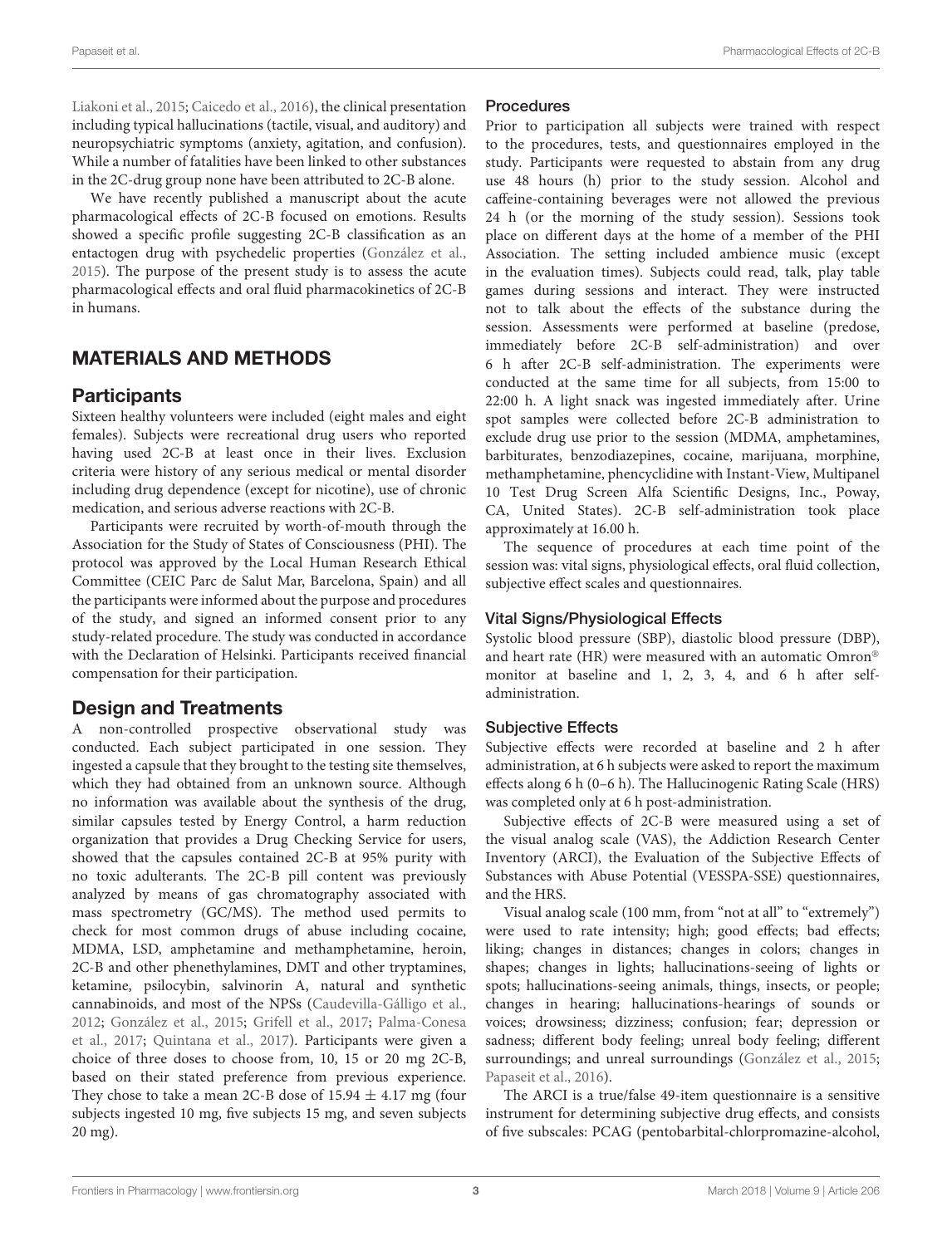a measure of sedation), LSD (lysergic acid diethylamide group, a measure of dysphoria and somatic symptoms), MBG (morphine-benzedrine group, a measure of euphoria), BG (benzedrine group, a stimulant scale consisting mainly of items relating to intellectual efficiency and energy), and A (amphetamine, an empirically derived scale sensitive to the effects of D-amphetamine) [\(Haertzen,](#page-8-19) [1965;](#page-8-19) [Lamas et al.,](#page-9-26) [1994\)](#page-9-26).

The VESSPA-SE questionnaire measures changes in subjective effects caused by a number of drugs. It includes six subscales: sedation (S), psychosomatic anxiety (ANX), changes in perception (CP), pleasure and sociability (SOC), activity and energy (ACT), and psychotic symptoms (PS) [\(González et al.,](#page-8-17) [2015;](#page-8-17) [Papaseit et al.,](#page-9-25) [2016\)](#page-9-25).

The HRS includes 100 items distributed in six scales: (i) somaesthesia (reflecting somatic effects including interoceptive, visceral, and tactile effects); (ii) affect (sensitive to emotional and affective responses); (iii) volition (indicating the subject's capacity to willfully interact with his/her 'self' and or the environment); (iv) cognition (describing alterations in thought processes or content); (v) perception (measuring visual, auditory, gustatory, and olfactory experiences); and (vi) intensity (which reflects the strength of the overall experience) [\(Strassman et al.,](#page-9-27) [1994;](#page-9-27) [Riba](#page-9-28) [et al.,](#page-9-28) [2001a\)](#page-9-28).

### Oral Fluid Concentrations of 2C-B and Cortisol

Oral fluid (saliva) was collected with Salivette® tubes to assess 2C-B and cortisol concentrations at baseline, 1, 2, 3, 4, 6, 16, and 24 h after administration ( $n = 8$  for cortisol). Oral fluid samples were centrifuged and frozen at  $-20$ <sup>°</sup>C until analysis. 2C-B concentrations were quantified with gas chromatography– mass spectrometry (GC–MS) [\(González et al.,](#page-8-17) [2015\)](#page-8-17). Cortisol samples were analyzed with the AxSYM Cortisol Assay (Abbott Diagnostics, Abbott Park, IL, United States) which utilizes fluorescence polarization immunoassay (FPIA) according to the manufacturers' instructions.

## Statistical Analysis

Differences with respect to baseline were calculated for vital signs (SBP, DBP, and HR) and subjective effects (VAS, ARCI, and VESSPA). Maximum effects (Emax) and the time needed to reach maximum effects  $(t_{max})$  were also calculated for the mentioned variables. The area under the curve of the concentrations (AUC) using the trapezoidal rule were calculated for vital signs.

The AUC, the maximum concentration  $(C_{\text{max}})$  and the time needed to reach the maximum concentration  $(t_{\text{max}})$ , elimination half-life (t<sub>1/2</sub>) and elimination constant (K<sub>e</sub>), from 2C-B and cortisol oral fluid concentrations over time were determined using Pharmacokinetic Functions for Microsoft Excel (Joel Usansky, Atul Desai, and Diane Tang-Liu, Department of Pharmacokinetics and Drug Metabolism, Allergan, Irvine, CA, United States).

Firstly, a two-way analysis of variance (ANOVA) test was conducted to study the influence of dose and gender in the different parameters calculated. Because the results showed only marginal statistically significant results for interactions between dose and gender, dose or gender, the analysis was rejected (nine variables showed significant results for a total

number of 198 comparisons). Subsequently, the statistical analysis presented was performed without considering these factors.

Emax values of vital signs and cortisol were compared with baseline data using a paired samples *t*-test. Furthermore, a detailed comparison between different time points was performed by means of a one-way repeated measures ANOVA, with time condition as factor. When the time condition was statistically significant, a Dunnett post hoc test was performed to compare the different time points with baseline.

For subjective effects, a one-way repeated measures ANOVA was performed with time condition as factor (baseline, 2 and 6 h). When ANOVA has been statistically significant a Dunnett post hoc test was performed to compare 2 and 6 h with baseline. No comparison between 2 and 6 h (maximum effects from 0 to 6 h) was performed because both measures although obtained in different time points are an approximation of the same parameter  $(E_{max})$ .

Statistical analysis was performed using PAWS Statistics version 18 (SPSS, Inc., Chicago, IL, United States). A value of  $p < 0.05$  was considered statistically significant and it was adjusted for the multiple comparisons.

# RESULTS

## **Participants**

A total of 16 healthy subjects participated in the study (eight males and eight females). They had a mean age of 33.25  $\pm$  3.71 years (range: 27-39), weighed 63.81  $\pm$  11.59 kg (range: 44–84), and their mean body mass index (BMI) was 21.69  $\pm$  2.49 kg/m<sup>2</sup> (range: 18.6–27). The mean 2C-B weightadjusted dose was  $0.27 \pm 0.09$  mg/kg (range: 0.12–0.45). They reported an average previous 2C-B use of 3 (range: 1–20) times during their lifetime. All volunteers had recreational experience with MDMA, amphetamines, hallucinogens, cocaine, and cannabis. 12 were current tobacco smokers (range: 5–30 cigarettes/day) and all of them consumed alcohol (mean: 1 unit/day). Baseline drug urine tests were negative.

# Vital Signs/Physiological Effects

Changes in vital signs/physiological outcomes are shown in **[Table 1](#page-4-0)** and **[Figure 1A](#page-4-1)**. 2C-B produced an increase in SBP, DBP, and HR. Maximum effects  $(E_{\text{max}})$  were +19 mmHg, +13 mmHg, and +13 bpm, respectively. Compared to baseline values, statistically significant differences were detected for SBP from 1 to 4 h and from 1 to 3 h for DBP and HR. For both SBP and HR, median  $t_{\text{max}}$  values ranged from 1 to 4 h whereas for DBP t<sub>max</sub> ranged from 1 to 2 h. Time course of changes were similar to oral fluid concentration of 2C-B (see below, **[Figure 1B](#page-4-1)**).

## Subjective Effects

2C-B produced robust changes in most subjective effects measured by VAS, ARCI, and VESSPA-SEE. **[Table 2](#page-5-0)** shows the results for the different subscales of the questionnaires.

2C-B self-administration increased the score in all the outcomes measured with VAS. The highest scores (a difference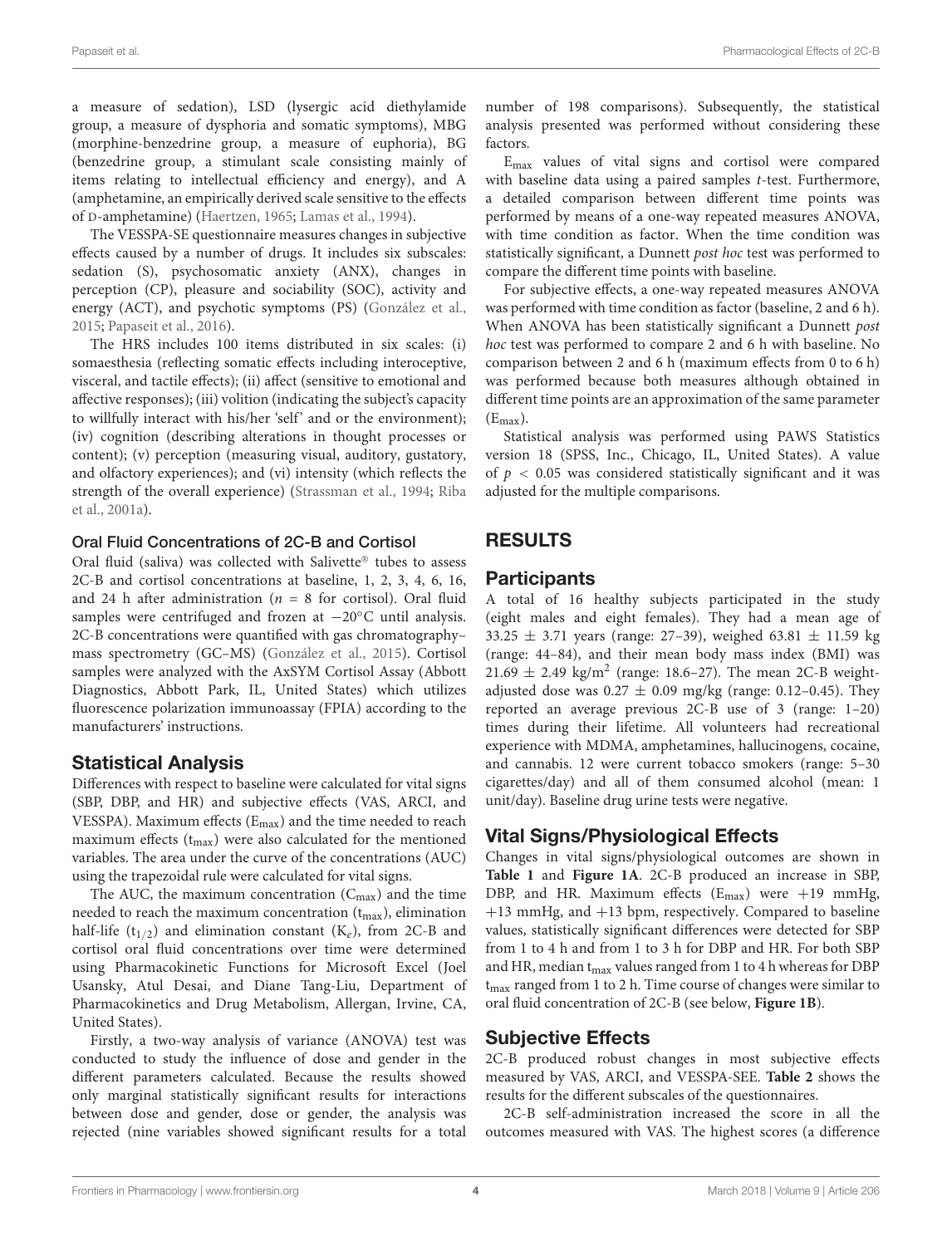<span id="page-4-0"></span>**TABLE 1** | Summary of result on the systolic and diastolic blood pressure (SBP, DBP) and heart rate  $(HR)$   $(n = 16)$  observed after self-administration of 2C-B.

| Vital signs/physiological effects | Parameter         | <b>ANOVA/T student</b> |         | <b>Comparison to baseline</b> | Mean $\pm$ SD     |
|-----------------------------------|-------------------|------------------------|---------|-------------------------------|-------------------|
|                                   |                   | F/T                    | p-Value | Dunett's test                 |                   |
| <b>SBP</b>                        | $E_{\rm max}$     | 5.740                  | < 0.001 |                               | $19.25 \pm 13.41$ |
|                                   | $T-C$ (df = 1,75) | 7.119                  | < 0.001 | 1, 2, 3, 4h                   |                   |
| <b>DBP</b>                        | $E_{\text{max}}$  | 5.910                  | < 0.001 |                               | $13.13 \pm 8.88$  |
|                                   | $T-C$ (df = 1,75) | 6.460                  | < 0.001 | 1, 2, 3h                      |                   |
| <b>HR</b>                         | $E_{\text{max}}$  | 6.060                  | < 0.001 |                               | $12.63 \pm 8.33$  |
|                                   | $T-C$ (df = 1,75) | 6.813                  | < 0.001 | 1.2.3h                        |                   |

Emax = peak effects 0–6 h (differences from baseline) measured by mmHg (SBP, DBP), bpm (HR). T-C = time course from 0 to 6 h. For T-C an ANOVA and a post hoc Dunnett's test for multiple comparisons was used.



<span id="page-4-1"></span>of >50 mm from baseline) were obtained for intensity, high, good effects, and different body feeling scales. Differences of >25 mm from baseline were obtained for changes in distances, colors, shapes, and light scales while moderate  $(<15$  mm) and small changes  $(<10$  mm) were found in the scales measuring hallucinations, changes in hearing, and unreal

surroundings. In comparison to baseline, statistical significant changes were detected for all VAS scales with the exception of bad effects, hallucinations-seeing animals, things, insects, or people, hallucinations-hearings of sounds or voices, dizziness, fear, and depression or sadness. In fact only five of the subjects described clear hallucinogenic effects in VAS.

Regarding the effects measured with the ARCI questionnaire, after 2C-B administration significant changes in all ARCI subscales were observed, expect for PCAG (sedation). The most marked increases compared to baseline were found for MBG (euphoria) and A (amphetamine) subscales. Modest increases were detected for LSD (dysphoria and somatic symptoms) and BG (intellectual efficiency and energy) subscales.

In relation to the VESSPA-SP questionnaire, 2C-B induced significant increases compared to baseline in all subscales. The main changes were observed in SOC (pleasure and sociability), ACT (activity and energy), and S (sedation) subscales.

For several subjective outcomes, mean peak effects reported at 6 h (summary effects of the 0–6 h) were slightly lower than scores obtained at 2 h after administration (see **[Table 2](#page-5-0)**). Nevertheless, when statistical differences from baseline were observed at 2 h, the same occurred for 6 h (maximum effects from 0 to 6 h). These differences between 2 and 6 h could be explained due to memory bias.

With respect to the HRS, the highest scores were obtained for intensity, volition and affect subscales (see **[Figure 2](#page-6-0)**).

## Oral Fluid Concentrations

2C-B oral fluid concentrations increased quickly after 2C-B ingestion, reaching a peak  $(t_{max})$  1 h after self-administration (**[Figure 1B](#page-4-1)**). Concentrations decreased rapidly from 2 to 6 h after ingestion and could be detected in oral fluid up to 24 h in half of the volunteers.  $C_{\text{max}}$  reached was 4.19  $\pm$  1.86 ng/ml and AUC from 0 to 24 h was  $19.54 \pm 4.72$  ng  $\times$  h/ml. 2C-B elimination half-life (t<sub>1/2</sub>) in oral fluid was 2.48  $\pm$  3.20 h. Data from one volunteer were excluded due to outlier concentrations (an analytical error was suspected). As mentioned previously, both concentrations and vital signs time course were similar (**[Figures 1A,B](#page-4-1)**).

Cortisol concentrations were measured in a subset of eight volunteers. Cortisol baseline concentrations were  $0.64 \pm 0.46$  µg/dl. After 2C-B administration concentrations reached a C<sub>max</sub> of 1.13  $\pm$  0.23 µg/dl at 3 h (t<sub>max</sub>) (not statistically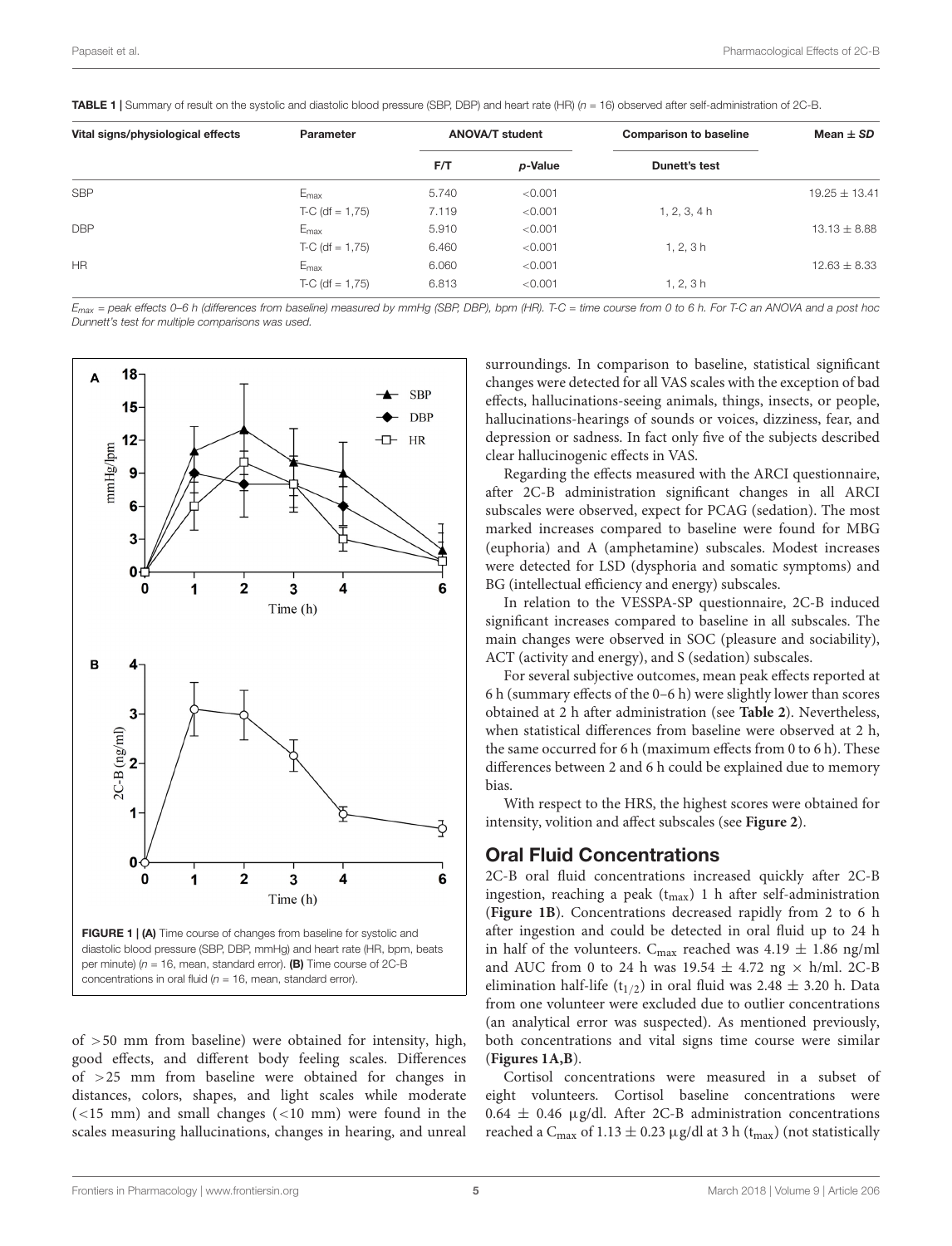<span id="page-5-0"></span>**TABLE 2** | Summary of result on subjective effects  $(n = 16)$  observed after self-administration of 2C-B.

| <b>Subjective effects</b>                                 | Time (h)       | Mean $\pm$ SD     | <b>ANOVA</b>            |         | <b>Comparison to baseline</b> |
|-----------------------------------------------------------|----------------|-------------------|-------------------------|---------|-------------------------------|
|                                                           |                |                   | $\boldsymbol{\digamma}$ | p-Value | Dunett's test                 |
| Visual analog scale (VAS)                                 |                |                   |                         |         |                               |
| Intensity                                                 | $\mathbf{2}$   | $45.13 \pm 21.07$ | 64.622                  | < 0.001 | < 0.001                       |
|                                                           | 6              | $59.68 \pm 20.18$ |                         |         | < 0.001                       |
| High                                                      | $\overline{c}$ | 69.44 $\pm$ 17.36 | 189.515                 | < 0.001 | < 0.001                       |
|                                                           | 6              | $67.75 \pm 17.40$ |                         |         | < 0.001                       |
| Good effects                                              | $\overline{c}$ | $68.25 \pm 19.26$ | 176.377                 | < 0.001 | < 0.001                       |
|                                                           | 6              | $70.00 \pm 15.43$ |                         |         | < 0.001                       |
| Bad effects                                               | $\mathbf{2}$   | $3.63 \pm 5.23$   | 3.023                   | 0.064   |                               |
|                                                           | 6              | $10.50 \pm 21.33$ |                         |         |                               |
| Liking                                                    | $\mathbf{2}$   | 78.00 ± 19.77     | 185.113                 | < 0.001 | < 0.001                       |
|                                                           | 6              | $76.69 \pm 23.41$ |                         |         | < 0.001                       |
| Changes in distances                                      | $\mathbf{2}$   | $28.19 \pm 26.72$ | 14.252                  | < 0.001 | < 0.001                       |
|                                                           | 6              | $25.38 \pm 23.10$ |                         |         | < 0.001                       |
| Changes in colors                                         | $\mathbf{2}$   | $37.50 \pm 29.68$ | 20.220                  | < 0.001 | < 0.001                       |
|                                                           | 6              | $34.44 \pm 27.75$ |                         |         | < 0.001                       |
| Changes in shapes                                         | $\mathbf{2}$   | $36.94 \pm 32.39$ | 10.567                  | < 0.001 | < 0.001                       |
|                                                           | 6              | $32.25 \pm 29.66$ |                         |         | < 0.001                       |
| Changes in lights                                         | $\sqrt{2}$     | $42.19 \pm 31.12$ | 18.549                  | < 0.001 | < 0.001                       |
|                                                           | 6              | $35.63 \pm 26.57$ |                         |         | < 0.001                       |
| Hallucinations-seeing of lights or spots                  | $\mathbf{2}$   | $13.50 \pm 21.90$ | 6.138                   | 0.006   | 0.036                         |
|                                                           | 6              | $18.50 \pm 28.27$ |                         |         | 0.004                         |
| Hallucinations-seeing animals, things, insects, or people | $\mathbf{2}$   | $6.75 \pm 21.61$  | 1.609                   | 0.217   |                               |
|                                                           | 6              | $5.37 \pm 15.55$  |                         |         |                               |
| Changes in hearing                                        | $\overline{c}$ | $9.25 \pm 15.91$  | 3.883                   | 0.032   | 0.020                         |
|                                                           | 6              | $6.38 \pm 6.90$   |                         |         | 0.125                         |
| Hallucinations-hearings of sounds or voices               | $\sqrt{2}$     | $3.25 \pm 7.90$   | 2.021                   | 0.150   |                               |
|                                                           | 6              | $1.69 \pm 3.18$   |                         |         |                               |
| Drowsiness                                                | $\overline{c}$ | $13.19 \pm 20.37$ | 5.918                   | 0.007   | 0.027                         |
|                                                           | 6              | $16.50 \pm 22.66$ |                         |         | 0.005                         |
| <b>Dizziness</b>                                          | $\mathbf{2}$   | $8.75 \pm 21.29$  | 2.060                   | 0.145   |                               |
|                                                           | 6              | $7.00 \pm 16.12$  |                         |         |                               |
| Confusion                                                 | $\overline{c}$ | $6.81 \pm 9.11$   | 4.115                   | 0.026   | 0.103                         |
|                                                           | 6              | $9.63 \pm 17.19$  |                         |         | 0.017                         |
| Fear                                                      | 2              | $0.69 \pm 1.54$   | 1.086                   | 0.350   |                               |
|                                                           | 6              | $2.25 \pm 7.44$   |                         |         |                               |
| Depression or sadness                                     | $\mathbf{2}$   | $1.38 \pm 2.92$   | 1.163                   | 0.326   |                               |
|                                                           | 6              | $3.88 \pm 13.66$  |                         |         |                               |
| Different body feeling                                    | $\mathbf{2}$   | $60.38 \pm 21.69$ | 53.946                  | < 0.001 | < 0.001                       |
|                                                           | 6              | $56.50 \pm 26.34$ |                         |         | < 0.001                       |
| Unreal body feeling                                       | $\overline{c}$ | $13.06 \pm 21.66$ | 3.533                   | 0.042   | 0.024                         |
|                                                           | 6              | $7.19 \pm 13.52$  |                         |         | 0.262                         |
| Different surroundings                                    | 2              | $29.19 \pm 28.51$ | 12.102                  | < 0.001 | < 0.001                       |
|                                                           | 6              | $19.94 \pm 22.97$ |                         |         | 0.005                         |
| Unreal surroundings                                       | $\mathbf{2}$   | $3.19 \pm 5.65$   | 3.476                   | 0.044   | 0.027                         |
|                                                           | 6              | $2.13 \pm 3.80$   |                         |         | 0.165                         |
| <b>ARCI</b> questionnaire                                 |                |                   |                         |         |                               |
| <b>PCAG</b>                                               | 2              | $4.19 \pm 2.86$   | 0.121                   | 0.887   |                               |
|                                                           | 6              | $4.31 \pm 3.14$   |                         |         |                               |
| <b>MBG</b>                                                | 2              | $7.13 \pm 3.65$   | 45.812                  | < 0.001 | < 0.001                       |
|                                                           | 6              | $6.19 \pm 3.60$   |                         |         | < 0.001                       |

(Continued)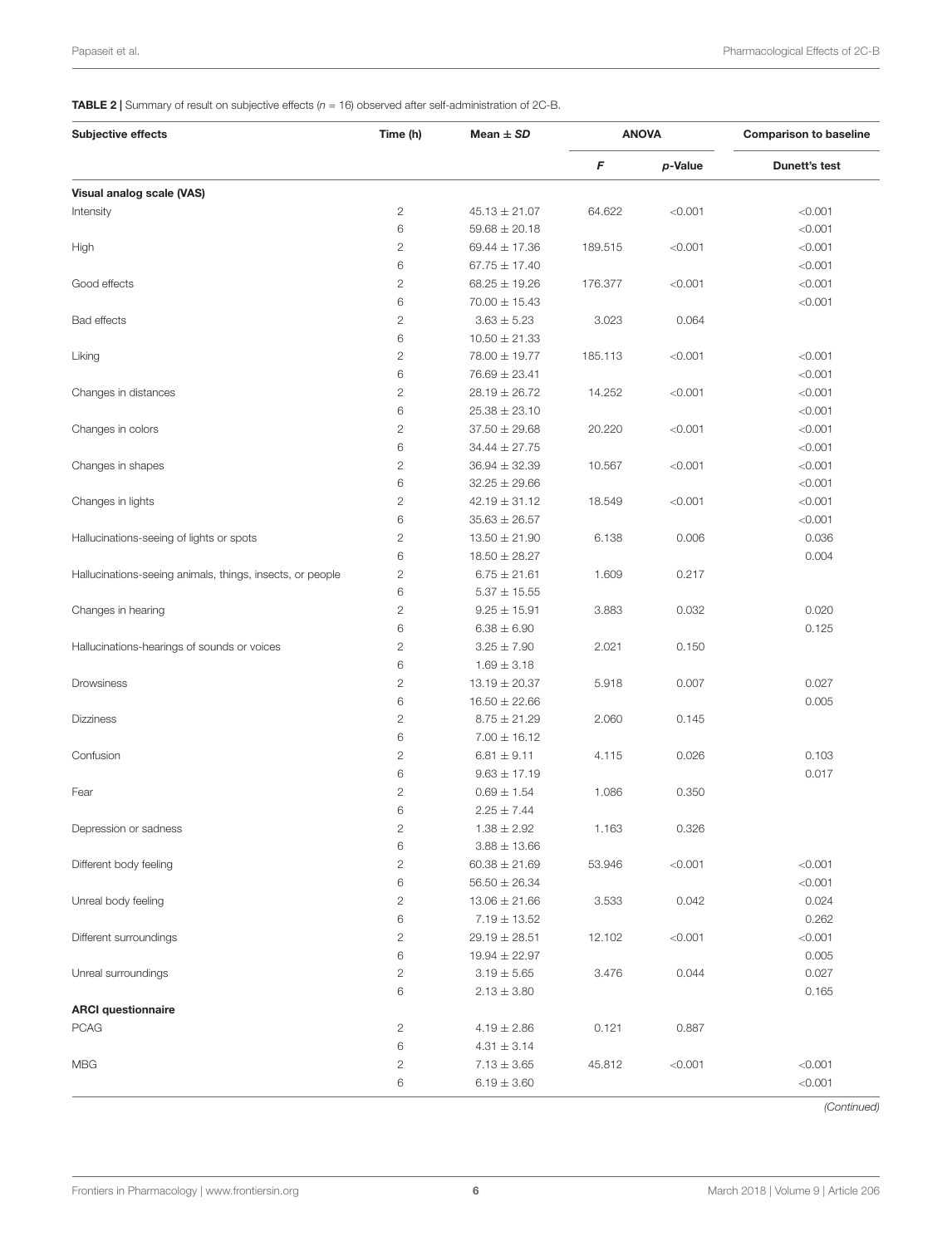#### TABLE 2 | Continued

| <b>Subjective effects</b>      | Time (h)       | Mean $\pm$ SD    | <b>ANOVA</b> |            | <b>Comparison to baseline</b> |  |
|--------------------------------|----------------|------------------|--------------|------------|-------------------------------|--|
|                                |                |                  | F            | $p$ -Value | Dunett's test                 |  |
| <b>LSD</b>                     | $\overline{c}$ | $6.44 \pm 2.28$  | 7.580        | 0.002      | 0.002                         |  |
|                                | 6              | $5.94 \pm 2.95$  |              |            | 0.012                         |  |
| <b>BG</b>                      | $\overline{c}$ | $5.50 \pm 2.39$  | 5.929        | 0.007      | 0.009                         |  |
|                                | 6              | $5.44 \pm 2.06$  |              |            | 0.013                         |  |
| Α                              | $\overline{2}$ | $4.88 \pm 1.86$  | 86.834       | < 0.001    | < 0.001                       |  |
|                                | 6              | $4.06 \pm 1.44$  |              |            | < 0.001                       |  |
| VESSPA-SEE questionnaire       |                |                  |              |            |                               |  |
| Sedation (S)                   | $\overline{2}$ | $5.63 \pm 4.43$  | 14.787       | < 0.001    | < 0.001                       |  |
|                                | 6              | $5.06 \pm 6.02$  |              |            | < 0.001                       |  |
| Psychosomatic anxiety (ANX)    | $\overline{2}$ | $3.19 \pm 2.51$  | 20.556       | < 0.001    | < 0.001                       |  |
|                                | 6              | $2.81 \pm 2.48$  |              |            | < 0.001                       |  |
| Changes in perception (SP)     | 2              | $3.69 \pm 4.39$  | 10.099       | < 0.001    | 0.001                         |  |
|                                | 6              | $3.56 \pm 4.03$  |              |            | 0.001                         |  |
| Pleasure and sociability (SOC) | $\mathbf{2}$   | $12.13 \pm 5.26$ | 59.280       | < 0.001    | < 0.001                       |  |
|                                | 6              | $9.88 \pm 5.11$  |              |            | < 0.001                       |  |
| Activity and energy (ACT)      | 2              | $6.88 \pm 4.18$  | 20.797       | < 0.001    | < 0.001                       |  |
|                                | 6              | $6.06 \pm 4.73$  |              |            | < 0.001                       |  |
| Psychotic symptoms (PS)        | 2              | $0.81 \pm 1.05$  | 7.291        | 0.003      | 0.003                         |  |
|                                | 6              | $0.75 \pm 0.93$  |              |            | 0.007                         |  |

Subjective effects measured by mm (VAS) and score (ARCI and VESSPA-SEE questionnaires). Time 2 h (effect at 2 h after administration). Time 6 h (maximum effects from  $(0, \pi, \pi, \pi)$ 



<span id="page-6-0"></span>significant). From 3 to 4 h concentrations abruptly decreased returning slowly to baseline 16 h after administration.

# **DISCUSSION**

This study assessed the acute pharmacological effects of 2C-B in a non-controlled setting. The main finding is that 2C-B produces a constellation of psychedelic-psychostimulant like effects, a profile consistent with previous human data [\(Caudevilla-Gálligo et al.,](#page-8-12) [2012;](#page-8-12) [González et al.,](#page-8-17) [2015\)](#page-8-17). Our research provides unique results regarding 2C-B concentrations in oral fluid and cortisol.

Additionally, results show that the self-administration of 2C-B at the narrow dose range studied (10–20 mg) in healthy experienced users in a non-medical setting is relatively safe [\(González et al.,](#page-8-17) [2015\)](#page-8-17). In contrast to our previous publication [\(González et al.,](#page-8-17) [2015\)](#page-8-17), that focused on the effects of 20 mg on emotions, the present study included a more intensive evaluation of vital signs, and a more complete collection of oral fluid. These evaluations provided a picture of the time-course of the effects of 2C-B on physiological measures and permitted a comparison between the time-course of the effects and the concentrations of 2C-B in oral fluid. Again, our findings concur with the limited number of cases reporting severe acute toxicity related to 2C-B use.

In a non-controlled setting, the profile of physiological effects produced by 2C-B is characterized by moderate increases of blood pressure (SBP and DBP) and HR, but lower than those of MDMA, amphetamines, and related compounds administered in controlled conditions [\(Mas et al.,](#page-9-29) [1999;](#page-9-29) [Papaseit et al.,](#page-9-25) [2016\)](#page-9-25). The onset of cardiovascular effects occurred at 1 h assessment and maintained over a long-lasting period (4 h). At 6 h values returned toward pre-drug self-administration.

The subjective effect of 2C-B in this study consists of mixed euphoric, well-being reactions and alterations in mental functions closely related to psychostimulants such as MDMA, amphetamine, and mephedrone, and psychedelics such as ayahuasca, salvinorin A, and Salvia Divinorum. Globally, subjects under 2C-B effects reported euphoria, activation and a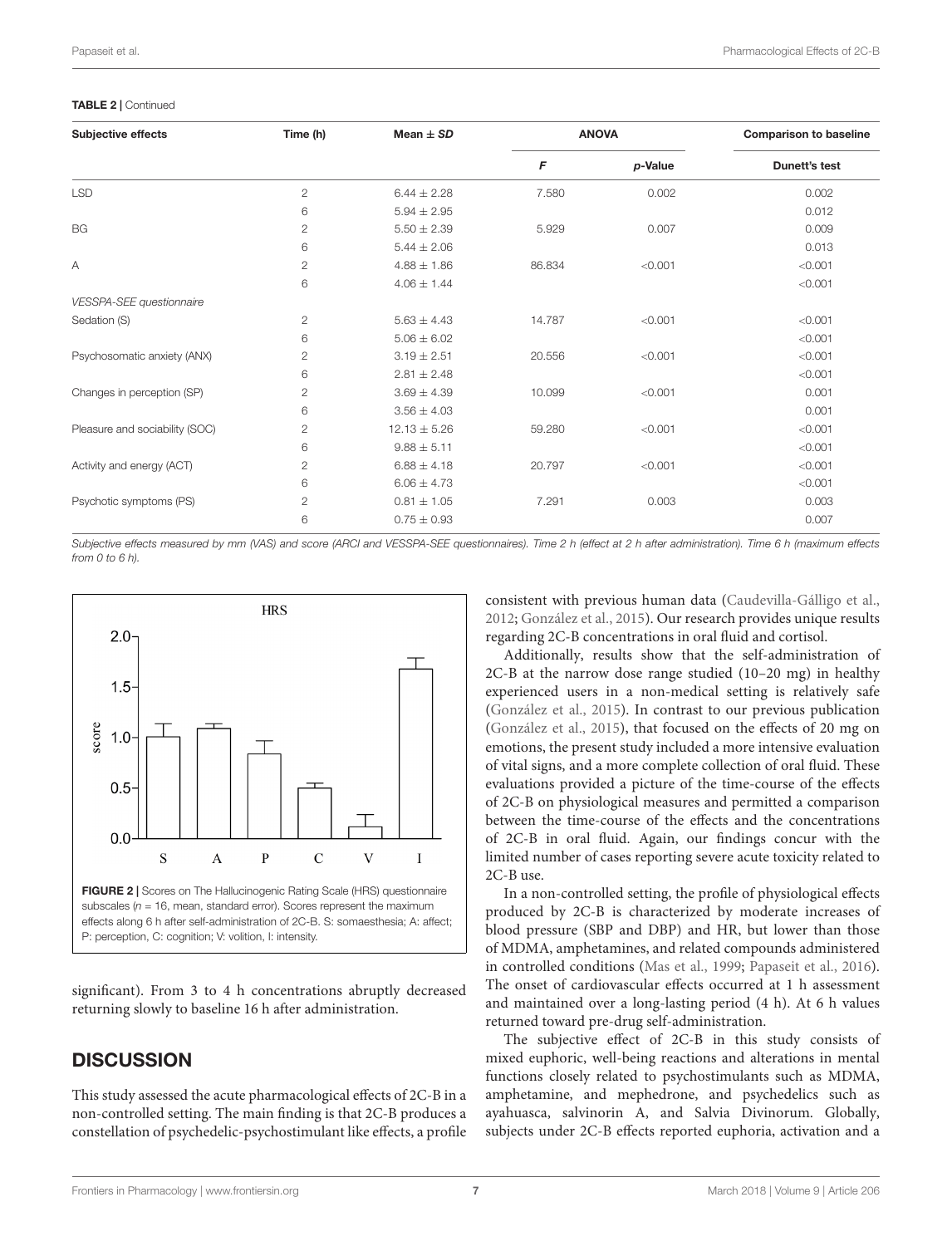psychedelic experience consisting of a temporary altered state of consciousness. Mood changes were more prominent that perceptual changes. Specifically, the mean VAS ratings of liking, good effects, and high (up to 78% of maximum possible VAS scores) were even greater than those determined in experimental conditions for MDMA and other related psychostimulants [\(Mas](#page-9-29) [et al.,](#page-9-29) [1999;](#page-9-29) [Papaseit et al.,](#page-9-25) [2016\)](#page-9-25). In relation to the MBG subscale, considered a measure of drug-induced euphoria, 2C-B induced high scores which, when regarding to psychedelics, are indicative of subjective feelings of well-being and confidence. As previously postulated for other psychedelics, it is possible that euphoria may also be an essential component of the psychedelic experience after 2C-B use [\(Bouso et al.,](#page-8-20) [2016\)](#page-8-20). Interesting, 2C-B also resulted in increases in the LSD subscale and somatic VAS scales (drowsiness, dizziness, confusion). Despite the coexistence of dysphoric-somatic effects, the induced well-being and pleasant effects were clearly more important as reflected by the increases in rating scores. In contrast, fear and visual hallucinations were not experienced, and sedation was unremarkable. Is it noteworthy that alteration in perception ranged from changes in perceptions to hallucinations, although the latter were only experienced by 2 (hearing of sounds or voices, 10–36 mm score) and 3 subjects (seeing of lights or spots, 10–87 mm score). Such results differ from other psychedelics probably due to the relatively low-moderate doses self-administered in this study.

The HRS has been previously used to measure the hallucinatory effects of N,N-dimethyltryptamine [\(Strassman](#page-9-27) [et al.,](#page-9-27) [1994\)](#page-9-27), ayahuasca [\(Riba et al.,](#page-9-30) [2001b,](#page-9-30) [2004\)](#page-9-31), psilocybin [\(Griffiths et al.,](#page-8-21) [2006\)](#page-8-21), salvinorin A [\(Johnson et al.,](#page-8-22) [2011\)](#page-8-22), and MDMA [\(Tancer and Johanson,](#page-9-32) [2007\)](#page-9-32) among others. Our results showed the highest scores for intensity, volition and affect subscales. The scores for some subscales in the present study were lower (somaesthesia, perception, cognition, and intensity) or similar (affect and volition) than described in experimental studies administering other psychedelics as N,N-dimethyltryptamine [\(Strassman et al.,](#page-9-27) [1994\)](#page-9-27), ayahuasca [\(Riba et al.,](#page-9-30) [2001b,](#page-9-30) [2004\)](#page-9-31), psilocybin [\(Griffiths et al.,](#page-8-21) [2006\)](#page-8-21), and salvinorin A [\(Johnson et al.,](#page-8-22) [2011\)](#page-8-22). Interestingly, the present study found that the HRS scores were similar to those 2C-B ratings reported by recreational psychedelic users. Similar changes were observed in volition subscale whilst, in comparison, lower scores were obtained for intensity, somaesthesia, perception, affect, and cognition subscales [\(Caudevilla-Gálligo et al.,](#page-8-12) [2012\)](#page-8-12).

The psychedelic effects produced by 2C-B are varied and include somatic symptoms (dizziness, drowsiness, and confusion), perceptual symptoms (changes in distances, colors, shapes, lights, different body feelings, different surroundings, unreal body feelings, and unreal surroundings) and visual hallucinations Subjects under 2C-B effects reported a psychedelic experience consisting of euphoria and the activation, but not experience, of typical hallucinations. Results were similar to those described in previous works and surveys, all symptoms were resolved by 6 h [\(Caudevilla-Gálligo et al.,](#page-8-12) [2012;](#page-8-12) [Nugteren-van](#page-9-17) [Lonkhuyzen et al.,](#page-9-17) [2015\)](#page-9-17).

In a similar manner to other NSPs and some psychedelics, the human pharmacokinetics of 2C-B has not yet been fully resolved. Analysis of oral fluid samples by LC–MS/MS concentrations ranged from 1.43 to 7.73 ng/ml, with an average peak concentration of 4.19 ng/ml observed between 1 and 3 h after administration. However, results of 2C-B pharmacokinetics indicate that 2C-B can be detected in oral fluid at very low concentrations up to 16–24 h after self-administration. Unfortunately, the interpretation of 2C-B concentrations in oral fluid is extremely difficult without data from plasma (not performed in this study neither in any study involving humans). By contrast, collection of oral fluid is easy and non-invasive, and was the method selected to obtain pharmacokinetic data in this study. Anecdotally, in two subjects involved in a road accident, 2C-B has been identified in blood at concentrations of 1.6 and 14 ng/ml together with amphetamine [\(Busardò et al.,](#page-8-23) [2017\)](#page-8-23).

After 2C-B administration, the increase in cortisol concentration was very small and no statistically significant. For other serotonergic psychedelic and psychedelic-like drugs including MDMA, ayahuasca, and psilocybin [\(Mas et al.,](#page-9-29) [1999;](#page-9-29) [Hasler et al.,](#page-8-24) [2004;](#page-8-24) [Dos Santos et al.,](#page-8-25) [2011;](#page-8-25) [Hysek et al.,](#page-8-26) [2014;](#page-8-26) [Seibert et al.,](#page-9-33) [2014;](#page-9-33) [Farré et al.,](#page-8-27) [2015\)](#page-8-27) a market increases in plasma cortisol concentrations have been detected.

Our work has several limitations which are mainly associated with its naturalistic observational design. Firstly, the study was open label without a lack of control/placebo, therefore an expectancy bias cannot be discarded. Secondly, data were obtained from a small sample of experienced psychedelic drug users, including both genders. Thirdly, a limited dose range was evaluated, the dose was selected by the participants according to their preferences and was relatively low-moderate (10–20 mg). Higher doses (>25 mg) are reported to cause unpleasant hallucinations and sympathomimetic effects such as tachycardia, hypertension and hyperthermia [\(Huang and Bai,](#page-8-14) [2011\)](#page-8-14). Therefore, the observed acute effects may be useful in a similar subpopulation of polydrug-users but should be extrapolated with caution to the general population. Fourth, the exclusive reliance on subjective effects with few objective measures. Fifth, the setting used could influence the effects reported by participants. In addition, our findings may not apply to other routes of 2C-B administration. Finally, the effects obtained at 6 h are not a substitute for the assessment of the subjective effects in real peak effect time, ideally performed with a clinical trial design. Nonetheless, this study investigated the acute subjective effects using validated questionnaires with proven sensitivity for discriminating subjective effects, and validated analytic techniques for 2-CB and cortisol determinations.

# **CONCLUSION**

The results presented in this work constitute a preliminary approach to the acute physiological and subjective effects and pharmacokinetics of 2C-B. According to these preliminary results, oral fluid could be a suitable biologic matrix to detect 2C-B acute use. They suggest that oral 2C-B selfadministration in experienced drug users, in a non-controlled setting, induces a constellation of psychedelic/psychostimulant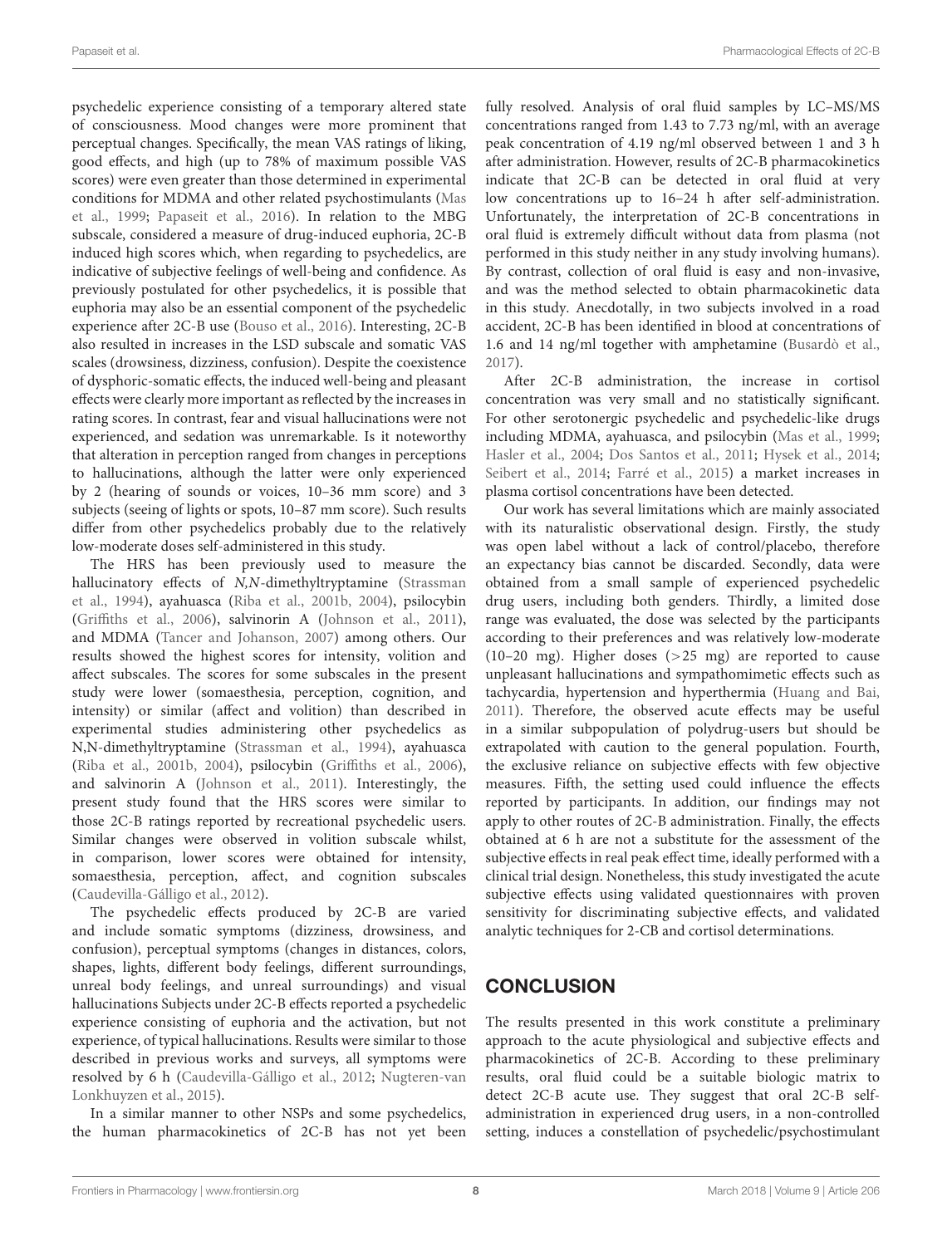like effects commonly associated with drugs that have a greater influence on serotonin action.

Further experimental research under controlled conditions is needed to compare human pharmacology of 2C-B with other classical drugs.

# AUTHOR CONTRIBUTIONS

MF, MT, MV, and DG: conceptualized the study design; MF and DG: collected the data; RdlT and MP: analyzed the oral fluid; MV: analyzed the 2C-B contents; MF, EP, CP-M, DG, RdlT, MV, and MT: written the manuscript.

## **REFERENCES**

- <span id="page-8-0"></span>Aarde, S. M., and Taffe, M. A. (2017). Predicting the abuse liability of entactogenclass, new and emerging psychoactive substances via preclinical models of drug self-administration. Curr. Top. Behav. Neurosci. 32, 145–164. [doi: 10.1007/](https://doi.org/10.1007/7854-2016-54) [7854-2016-54](https://doi.org/10.1007/7854-2016-54)
- <span id="page-8-13"></span>Ambrose, J. B., Bennett, H. D., Lee, H. S., and Josephson, S. A. (2010). Cerebral vasculopathy after 4-bromo-2,5-dimethoxyphenethylamine ingestion. Neurologist 16, 199–202. [doi: 10.1097/NRL.0b013e3181a3cb53](https://doi.org/10.1097/NRL.0b013e3181a3cb53)
- <span id="page-8-20"></span>Bouso, J. C., Pedrero-Pérez, E. J., Gandy, S., and Alcázar-Córcoles, M. Á (2016). Measuring the subjective: revisiting the psychometric properties of three rating scales that assess the acute effects of hallucinogens. Hum. Psychopharmacol. 31, 356–372. [doi: 10.1002/hup.2545](https://doi.org/10.1002/hup.2545)
- <span id="page-8-10"></span>Burns, L., Roxburgh, A., Matthews, A., Bruno, R., Lenton, S., and Van Buskirk, J. (2014). The rise of new psychoactive substance use in Australia. Drug Test. Anal. 6, 846–849. [doi: 10.1002/dta.1626](https://doi.org/10.1002/dta.1626)
- <span id="page-8-23"></span>Busardò, F. P., Pichini, S., Pellegrini, M., Montana, A., Faro, A. F. L., Zaami, S., et al. (2017). Correlation between blood and oral fluid psychoactive drug concentrations and cognitive impairment in driving under the influence of drugs. Curr. Neuropharmacol. [doi: 10.2174/1570159X15666170828162057](https://doi.org/10.2174/1570159X15666170828162057) [Epub ahead of print].
- <span id="page-8-16"></span>Caicedo, J., Berrouet, M. C., and Saldarriaga, J. C. (2016). The risk of 2, 5 dimethoxy-4-bromophenylethylamine (2C-B): case. Med. UPB 35, 139–143. [doi: 10.18566/medupb.v35n2.a08](https://doi.org/10.18566/medupb.v35n2.a08)
- <span id="page-8-7"></span>Carmo, H., de Boer, D., Remião, F., Carvalho, F., dos Reys, L. A., and de Lourdes Bastos, M. (2004). Metabolism of the designer drug 4-bromo-2,5-dimethoxyphenethylamine (2C-B) in mice, after acute administration. J. Chromatogr. B Analyt. Technol. Biomed. Life Sci. 811, 143–152. [doi: 10.1016/](https://doi.org/10.1016/j.jchromb.2004.08.026) [j.jchromb.2004.08.026](https://doi.org/10.1016/j.jchromb.2004.08.026)
- <span id="page-8-8"></span>Carmo, H., Hengstler, J. G., de Boer, D., Ringel, M., Remião, F., Carvalho, F., et al. (2005). Metabolic pathways of 4-bromo-2,5-dimethoxyphenethylamine (2C-B): analysis of phase I metabolism with hepatocytes of six species including human. Toxicology 206, 75–89. [doi: 10.1016/j.tox.2004.07.004](https://doi.org/10.1016/j.tox.2004.07.004)
- <span id="page-8-12"></span>Caudevilla-Gálligo, F., Riba, J., Ventura, M., González, D., Farré, M., Barbanoj, M. J., et al. (2012). 4-Bromo-2,5-dimethoxyphenethylamine (2C-B): presence in the recreational drug market in Spain, pattern of use and subjective effects. J. Psychopharmacol. 26, 1026–1035. [doi: 10.1177/0269881111431752](https://doi.org/10.1177/0269881111431752)
- <span id="page-8-5"></span>Colombia National Study of Psychoactive Substance Consumption (2013). Ministry of Health and Social Protection (Colombia). Available at: [http://www.unodc.org/](http://www.unodc.org/documents/colombia/2014/Julio/Estudio_de_Consumo_UNODC.pdf) [documents/colombia/2014/Julio/Estudio\\_de\\_Consumo\\_UNODC.pdf](http://www.unodc.org/documents/colombia/2014/Julio/Estudio_de_Consumo_UNODC.pdf)
- <span id="page-8-3"></span>de Boer, D., and Bosman, I. (2004). A new trend in drugs-of-abuse; the 2C-series of phenethylamine designer drugs. Pharm. World Sci. 26, 110–113. [doi: 10.1023/B:](https://doi.org/10.1023/B:PHAR.0000018600.03664.36) [PHAR.0000018600.03664.36](https://doi.org/10.1023/B:PHAR.0000018600.03664.36)
- <span id="page-8-25"></span>Dos Santos, R. G., Valle, M., Bouso, J. C., Nomdedéu, J. F., Rodríguez-Espinosa, J., McIlhenny, E. H., et al. (2011). Autonomic, neuroendocrine, and immunological effects of ayahuasca: a comparative study with d-amphetamine. J. Clin. Psychopharmacol. 31, 717–726. [doi: 10.1097/JCP.0b013e31823607f6](https://doi.org/10.1097/JCP.0b013e31823607f6)
- <span id="page-8-4"></span>European Monitoring Centre for Drugs and Drug Addiction [EMCDDA] (2011). Annual Report on the State of the Drugs Problem in Europe. Available at: [http:](http://emcdda.europa.eu/publications/annual-report/2011_en) [//emcdda.europa.eu/publications/annual-report/2011\\_en](http://emcdda.europa.eu/publications/annual-report/2011_en)

## FUNDING

This work was supported by the following projects (Proyectos de Investigación en Salud PI14/00715 and PI17/01962, Red de Trastornos Adictivos-RTA RD12/0028/0009, RD16/0017/0003, and RD16/0017/0010, Juan Rodés JR16/00020), integrated in the National  $R + D + I$  and funded by the ISCIII and the European Regional Development Fund (FEDER). In addition by grants from Ministerio de Sanidad, Política Social e Igualdad (Plan Nacional Sobre Drogas, 2009I047), and Suport Grups de Recerca AGAUR-Gencat (2017 SGR 316, 2017 SGR 530 and 2017 SGR 138).

- <span id="page-8-27"></span>Farré, M., Tomillero, A., Pérez-Mañá, C., Yubero, S., Papaseit, E., Roset, P. N., et al. (2015). Human pharmacology of 3,4-methylenedioxymethamphetamine (MDMA, ecstasy) after repeated doses taken 4 h apart Human pharmacology of MDMA after repeated doses taken 4 h apart. Eur. Neuropsychopharmacol. 25, 1637–1649. [doi: 10.1016/j.euroneuro.2015.05.007](https://doi.org/10.1016/j.euroneuro.2015.05.007)
- <span id="page-8-2"></span>Fernández-Calderón, F., Cleland, C. M., and Palamar, J. J. (2017). Polysubstance use profiles among electronic dance music party attendees in New York City and their relation to use of new psychoactive substances. Addict. Behav. 78, 85–93. [doi: 10.1016/j.addbeh.2017.11.004](https://doi.org/10.1016/j.addbeh.2017.11.004)
- <span id="page-8-6"></span>Glennon, R. A., Titeler, M., and McKenney, J. D. (1984). Evidence for 5-HT2 involvement in the mechanism of action of hallucinogenic agents. Life Sci. 35, 2505–2511. [doi: 10.1016/0024-3205\(84\)90436-3](https://doi.org/10.1016/0024-3205(84)90436-3)
- <span id="page-8-9"></span>Global Drug Survey [GDS] (2013). Available at: [https://www.globaldrugsurvey.](https://www.globaldrugsurvey.com/global-drug-survey-2013/) [com/global-drug-survey-2013/](https://www.globaldrugsurvey.com/global-drug-survey-2013/)
- <span id="page-8-11"></span>Global Drug Survey [GDS] (2017). Available at: [https://www.globaldrugsurvey.](https://www.globaldrugsurvey.com/gds2017-launch/results-released/) [com/gds2017-launch/results-released/](https://www.globaldrugsurvey.com/gds2017-launch/results-released/)
- <span id="page-8-17"></span>González, D., Torrens, M., and Farré, M. (2015). Acute effects of the novel psychoactive drug 2C-B on emotions. Biomed. Res. Int. 2015:643878. [doi: 10.1155/2015/643878](https://doi.org/10.1155/2015/643878)
- <span id="page-8-1"></span>González, D., Ventura, M., Caudevilla, F., Torrens, M., and Farre, M. (2013). Consumption of new psychoactive substances in a Spanish sample of research chemical users. Hum. Psychopharmacol. 28, 332–340. [doi: 10.1002/hup.2323](https://doi.org/10.1002/hup.2323)
- <span id="page-8-18"></span>Grifell, M., Ventura, M., Carbón, X., Quintana, P., Galindo, L., Palma, A., et al. (2017). Patterns of use and toxicity of new para-halogen substituted cathinones: 4-CMC (clephedrone), 4-CEC (4-chloroethcatinone) and 4- BMC (Brephedrone). Hum. Psychopharmacol. 32:e2621. [doi: 10.1002/hup.](https://doi.org/10.1002/hup.2621) [2621](https://doi.org/10.1002/hup.2621)
- <span id="page-8-21"></span>Griffiths, R. R., Richards, W. A., McCann, U., and Jesse, R. (2006). Psilocybin can occasion mystical-type experiences having substantial and sustained personal meaning and spiritual significance. Psychopharmacology 187, 268–283. [doi: 10.1007/s00213-006-0457-5](https://doi.org/10.1007/s00213-006-0457-5)
- <span id="page-8-19"></span>Haertzen, C. A. (1965). Addiction Research Center Inventory (ARCI): development of a general drug estimation scale. J. Nerv. Ment. Dis. 141, 300–307. [doi: 10.1097/00005053-196509000-00006](https://doi.org/10.1097/00005053-196509000-00006)
- <span id="page-8-24"></span>Hasler, F., Grimberg, U., Benz, M. A., Huber, T., and Vollenweider, F. X. (2004). Acute psychological and physiological effects of psilocybin in healthy humans: a double-blind, placebo-controlled dose-effect study. Psychopharmacology 172, 145–156. [doi: 10.1007/s00213-003-1640-6](https://doi.org/10.1007/s00213-003-1640-6)
- <span id="page-8-15"></span>Hondebrink, L., Nugteren-van Lonkhuyzen, J. J., Van Der Gouwe, D., and Brunt, T. M. (2015). Monitoring new psychoactive substances (NPS) in The Netherlands: data from the drug market and the Poisons Information Centre. Drug Alcohol Depend. 147, 109–115. [doi: 10.1016/j.drugalcdep.2014.11.033](https://doi.org/10.1016/j.drugalcdep.2014.11.033)
- <span id="page-8-14"></span>Huang, H. H., and Bai, Y. M. (2011). Persistent psychosis after ingestion of a single tablet of '2C-B'. Prog. Neuropsychopharmacol. Biol. Psychiatry 35, 293–294. [doi: 10.1016/j.pnpbp.2010.10.018](https://doi.org/10.1016/j.pnpbp.2010.10.018)
- <span id="page-8-26"></span>Hysek, C. M., Schmid, Y., Simmler, L. D., Domes, G., Heinrichs, M., Eisenegger, C., et al. (2014). MDMA enhances emotional empathy and prosocial behavior. Soc. Cogn. Affect. Neurosci. 9, 1645–1652. [doi: 10.1093/scan/nst161](https://doi.org/10.1093/scan/nst161)
- <span id="page-8-22"></span>Johnson, M. W., MacLean, K. A., Reissig, C. J., Prisinzano, T. E., and Griffiths, R. R. (2011). Human psychopharmacology and dose-effects of salvinorin A, a kappa